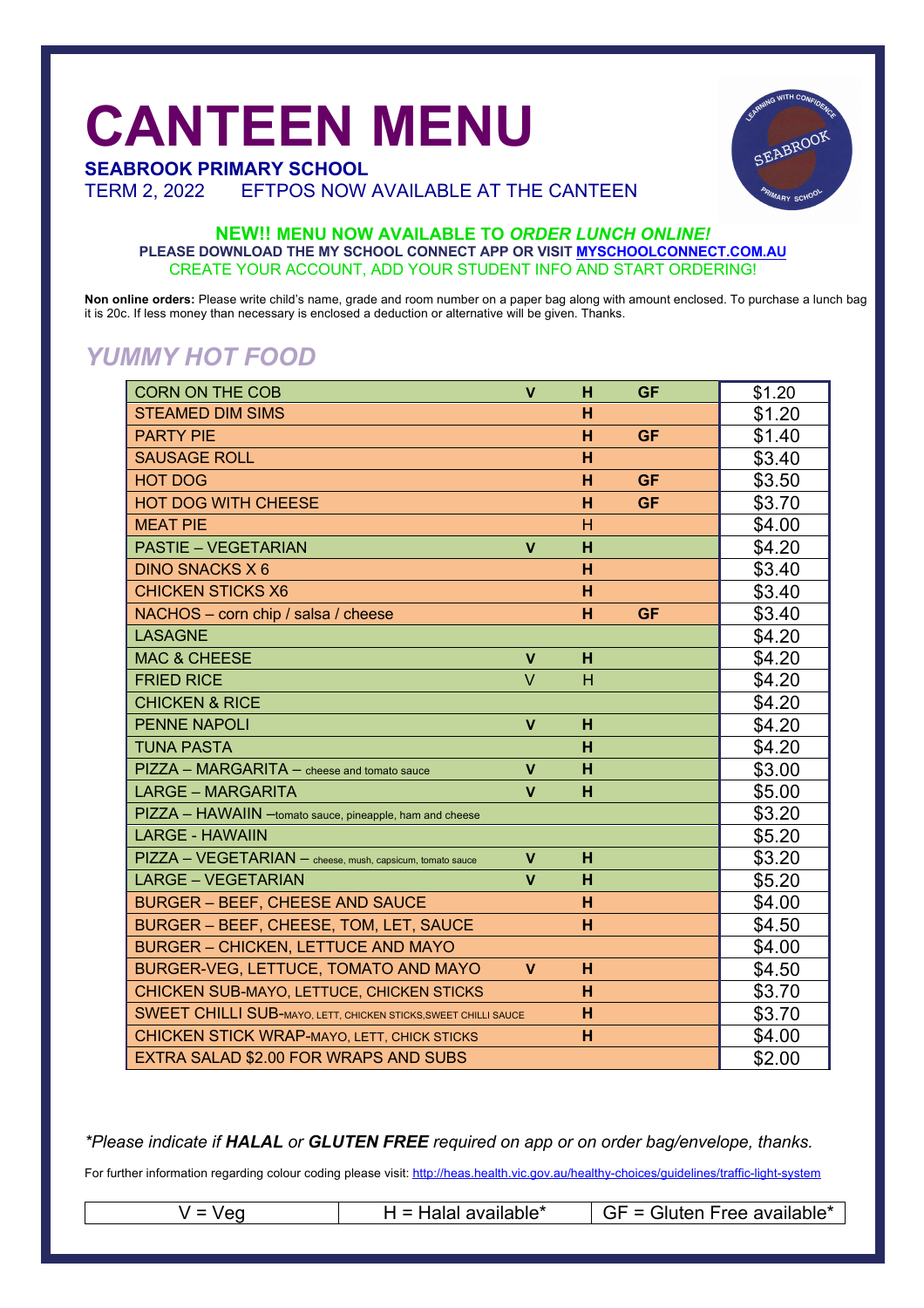#### *COMBO DEALS*

| COMBO PACKS-SUB, QUENCH, SM POPCORN<br>н          | \$5.60 |
|---------------------------------------------------|--------|
| SWEET CHILLI SUB OR WRAP AVAILABLE                | \$5.60 |
| HOT DOG COMBO - HOT DOG, JELLY, JUICE BOX         | \$5.50 |
| <b>DINO DEAL - DINO SNACKS, JUICE BOX, MOOSIE</b> | \$5.40 |
| Tomato sauce portion control                      | .20    |

#### *SUPER SALADS*

| GREEK - Cucumber, tomato, feta, olives, dressing                 |  | GF | \$6.00    |
|------------------------------------------------------------------|--|----|-----------|
| CAESER - lettuce, bacon, parmesan, egg, croutons, dressing       |  |    | \$6.00    |
| SNACK - 3 Dino snacks, 3 x chicken sticks, lettuce, tom & cheese |  |    | \$6.00    |
| AUSSIE - lettuce, tomato, cucumber, carrot, cheese, beetroot     |  | GF | \$6.00    |
| Add chicken schnitzel                                            |  |    | $+ $1.20$ |
| Add ham                                                          |  |    | $+ $1.20$ |

#### *SANDWICHES, ROLLS & WRAPS*

|                                  |   |   |           | <b>SANDWICH</b> | <b>ROLL</b> | <b>WRAP</b> |
|----------------------------------|---|---|-----------|-----------------|-------------|-------------|
| <b>BOILED EGG (not in bread)</b> |   | н | GF        | \$1.00          | \$2.00      | \$2.00      |
| <b>CHEESE</b>                    | v |   |           | \$2.50          | \$3.50      | \$3.50      |
| <b>HAM</b>                       |   |   |           | \$3.00          | \$3.50      | \$3.50      |
| <b>HAM &amp; CHEESE</b>          |   |   |           | \$3.50          | \$4.00      | \$4.00      |
| <b>HAM &amp; TOMATO</b>          |   |   |           | \$3.50          | \$4.00      | \$4.00      |
| <b>HAM, CHEESE &amp; TOMATO</b>  |   |   |           | \$3.50          | \$4.00      | \$4.00      |
| <b>EGG &amp; LETTUCE</b>         | v | н | <b>GF</b> | \$3.50          | \$4.00      | \$4.00      |
| <b>SALAD</b>                     | v | н | GF        | \$4.00          | \$5.00      | \$5.00      |
| <b>HAM SALAD</b>                 |   |   |           | \$4.50          | \$5.00      | \$5.00      |
| <b>CHICKEN SALAD</b>             |   |   |           | \$4.50          | \$5.00      | \$5.00      |
| <b>TUNA SALAD</b>                | v |   | GF        | \$4.50          | \$5.00      | \$5.00      |
| <b>VEGEMITE or JAM</b>           | v |   |           | \$2.50          | \$3.00      | \$3.00      |

### *Sushi Rolls*

| <b>SUSHI-AVAILABLE THURSDAYS ONLY</b> |  |    |        |
|---------------------------------------|--|----|--------|
| <b>CHICKEN TERIYAKI</b>               |  |    | \$5.40 |
| <b>SMOKED SALMON</b>                  |  | GF | \$5.40 |
| <b>TUNA</b>                           |  | GF | \$5.40 |
| <b>CALIFORNIA</b>                     |  | GF | \$5.40 |
| <b>VEGETARIAN</b>                     |  | GF | \$5.40 |

*\*Please indicate if HALAL or GLUTEN FREE required on app or on order bag/envelope, thanks.*

For further information regarding colour coding please visit: http://heas.health.vic.gov.au/healthy-choices/guidelines/traffic-light-system

|  |  | $H =$ Halal available* | Gluten Free available* |
|--|--|------------------------|------------------------|
|--|--|------------------------|------------------------|